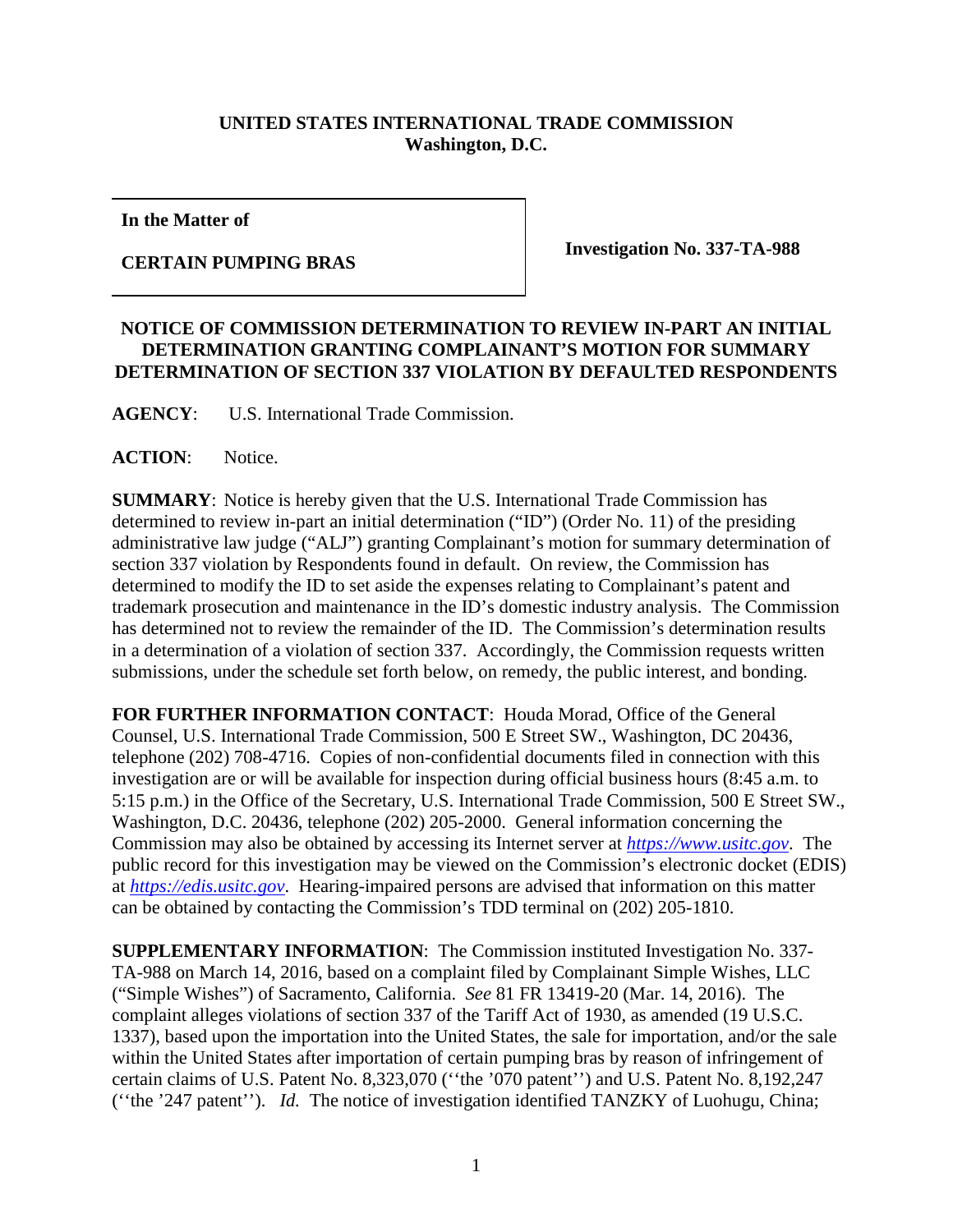BabyPreg of Shenzhen Guangdong, China; Deal Perfect of Shenzhen Guangdong, China; and Buywish of Nanjing Jiangsu, China, as respondents in this investigation. *Id.* The Office of Unfair Import Investigations is also a party to this investigation. *Id.* Respondent Buywish was subsequently terminated from the investigation. *See Certain Pumping Bras*, USITC Inv. No. 337-TA-988, Comm'n Notice (Aug. 9, 2016). As a result, the '247 patent which was asserted against Respondent Buywish only, is no longer at issue in this investigation. *See* ID at 4 n.1.

On May 12, 2016, Complainant Simple Wishes filed a motion for an order to show cause and for entry of default against Respondents TANZKY, BabyPreg, and Deal Perfect (collectively, "the Defaulting Respondents") for failure to respond to the complaint and notice of investigation. On May 19, 2016, the Commission Investigative Attorney ("IA") filed a response in support of Complainant's motion. On June 22, 2016, the ALJ issued an initial determination granting Complainant's motion and finding TANZKY, BabyPreg, and Deal Perfect in default (Order No. 8). On July 8, 2016, the Commission determined not to review Order No. 8. *See Certain Pumping Bras*, USITC Inv. No. 337-TA-988, Comm'n Notice (July 8, 2016).

On August 30, 2016, Complainant Simple Wishes filed a motion for summary determination on domestic industry and violation of section 337 by the Defaulting Respondents. In addition, Complainant Simple Wishes requested a recommended determination for the Commission to issue a general exclusion order and to set a bond at 100 percent. On September 9, 2016, the IA filed a response in support of Complainant's motion and requested remedy.

On October 31, 2016, the ALJ issued the subject ID (Order No. 11) granting Complainant's motion for summary determination on domestic industry and violation of section 337 by the Defaulting Respondents and recommending that the Commission issue a general exclusion order and set a bond at 100 percent. *See Certain Pumping Bras*, USITC Inv. No. 337- TA-988, Order No. 11 (Oct. 31, 2016).

On November 7, 2016, the IA filed a petition for a limited review of the ID with respect to the ID's consideration of Complainant's expenses relating to patent and trademark prosecution and maintenance in its domestic industry analysis under 19 U.S.C. § 1337(a)(3)(C). Complainant did not file a response to the IA's petition.

The Commission has determined to review the ID and on review, to modify the ID in-part to set aside the expenses relating to Complainant's patent and trademark prosecution and maintenance in the domestic industry analysis. As recognized in *Certain Video Game Systems and Controllers*, patent prosecution activities rarely qualify as investments under section 337(a)(3)(C). *See Certain Video Game Systems and Controllers*, Inv. No. 337-TA-743, Comm'n Op., 2011 WL 1523774, \*5 (Apr. 14, 2011). Rather, such activities are typically a step towards patent ownership and are insufficient to constitute exploitation of the patent under section 337(a)(3)(C). *See id.*; 19 U.S.C. § 1337(a)(3)(C). Complainant made no showing that its patent and trademark prosecution and maintenance expenses are related to engineering, research and development, or licensing, or that such expenses otherwise qualify under 19 U.S.C. §  $1337(a)(3)(C)$ .

The Commission has determined not to review the remainder of the ID.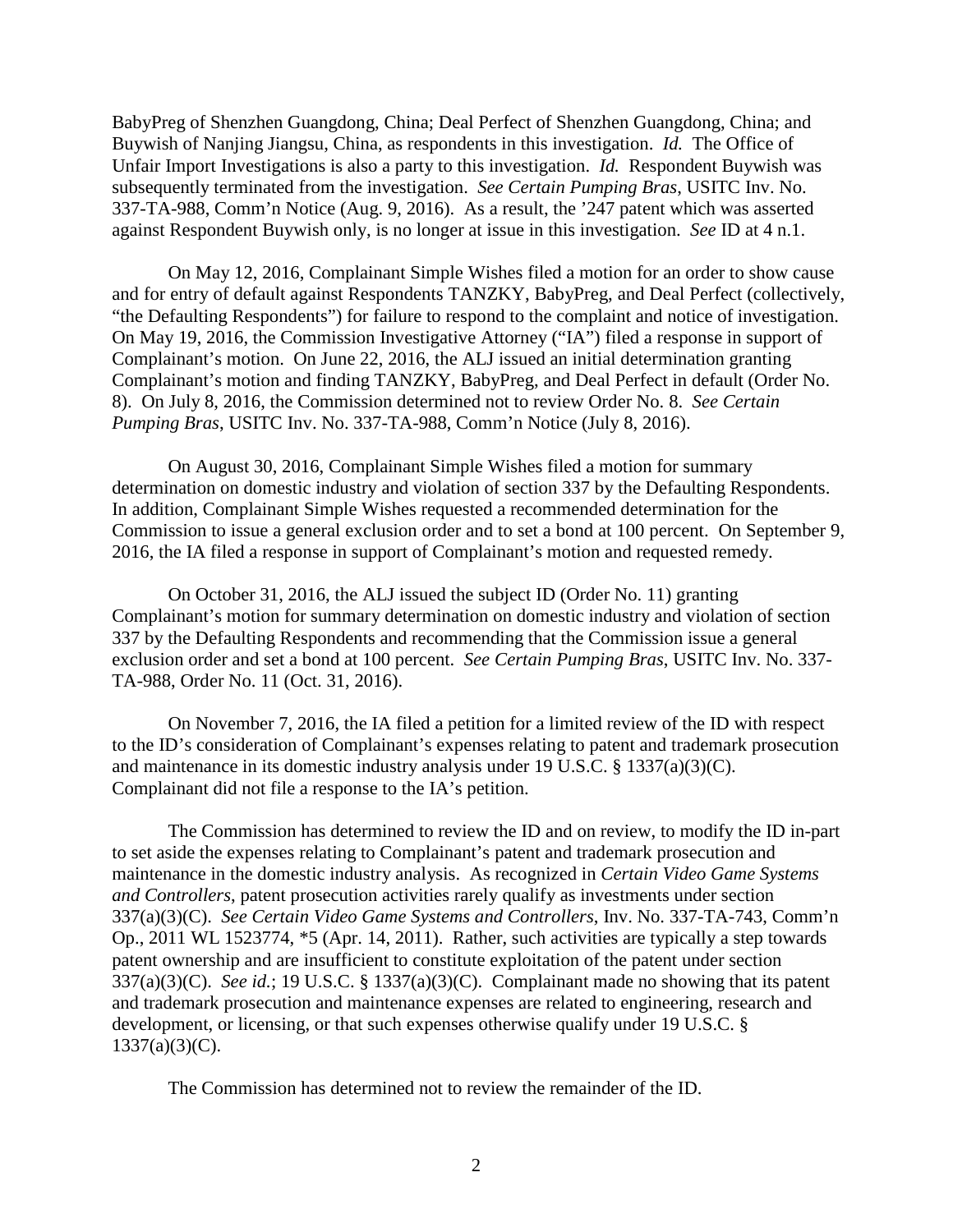In connection with the final disposition of this investigation, the Commission may (1) issue an order that could result in the exclusion of the subject articles from entry into the United States, and/or (2) issue one or more cease and desist orders that could result in the respondent(s) being required to cease and desist from engaging in unfair acts in the importation and sale of such articles. Accordingly, the Commission is interested in receiving written submissions that address the form of remedy, if any, that should be ordered. If a party seeks exclusion of an article from entry into the United States for purposes other than entry for consumption, the party should so indicate and provide information establishing that activities involving other types of entry either are adversely affecting it or likely to do so. For background, *see Certain Devices for Connecting Computers via Telephone Lines*, Inv. No. 337-TA-360, USITC Pub. No. 2843 (Dec. 1994) (Comm'n Op.).

If the Commission contemplates some form of remedy, it must consider the effects of that remedy upon the public interest. The factors the Commission will consider include the effect that an exclusion order and/or cease and desist orders would have on (1) the public health and welfare, (2) competitive conditions in the U.S. economy, (3) U.S. production of articles that are like or directly competitive with those that are subject to investigation, and (4) U.S. consumers. The Commission is therefore interested in receiving written submissions that address the aforementioned public interest factors in the context of this investigation.

If the Commission orders some form of remedy, the U.S. Trade Representative, as delegated by the President, has 60 days to approve or disapprove the Commission's action. *See*  Presidential Memorandum of July 21, 2005, 70 FR 43251 (July 26, 2005). During this period, the subject articles would be entitled to enter the United States under bond, in an amount determined by the Commission and prescribed by the Secretary of the Treasury. The Commission is therefore interested in receiving submissions concerning the amount of the bond that should be imposed if a remedy is ordered.

**WRITTEN SUBMISSIONS:** Parties to the investigation, interested government agencies, and any other interested parties are encouraged to file written submissions on the issues of remedy, the public interest, and bonding. Complainant and the Commission investigative attorney are also requested to submit proposed remedial orders for the Commission's consideration. Complainant is also requested to state the HTSUS numbers under which the accused products are imported and the expiration date of the '070 patent. The Complainant is also requested to supply the names of all known importers of the products at issue in this investigation.

Written submissions must be filed no later than close of business on January 4, 2017. Reply submissions must be filed no later than the close of business on January 11, 2017. Such submissions should address the ALJ's recommended determinations on remedy and bonding which were made in Order No. 11. No further submissions on any of these issues will be permitted unless otherwise ordered by the Commission.

Persons filing written submissions must file the original document electronically on or before the deadlines stated above and submit eight (8) true paper copies to the Office of the Secretary by noon the next day pursuant to section 210.4(f) of the Commission's Rules of Practice and Procedure (19 CFR 210.4(f)). Submissions should refer to the investigation number